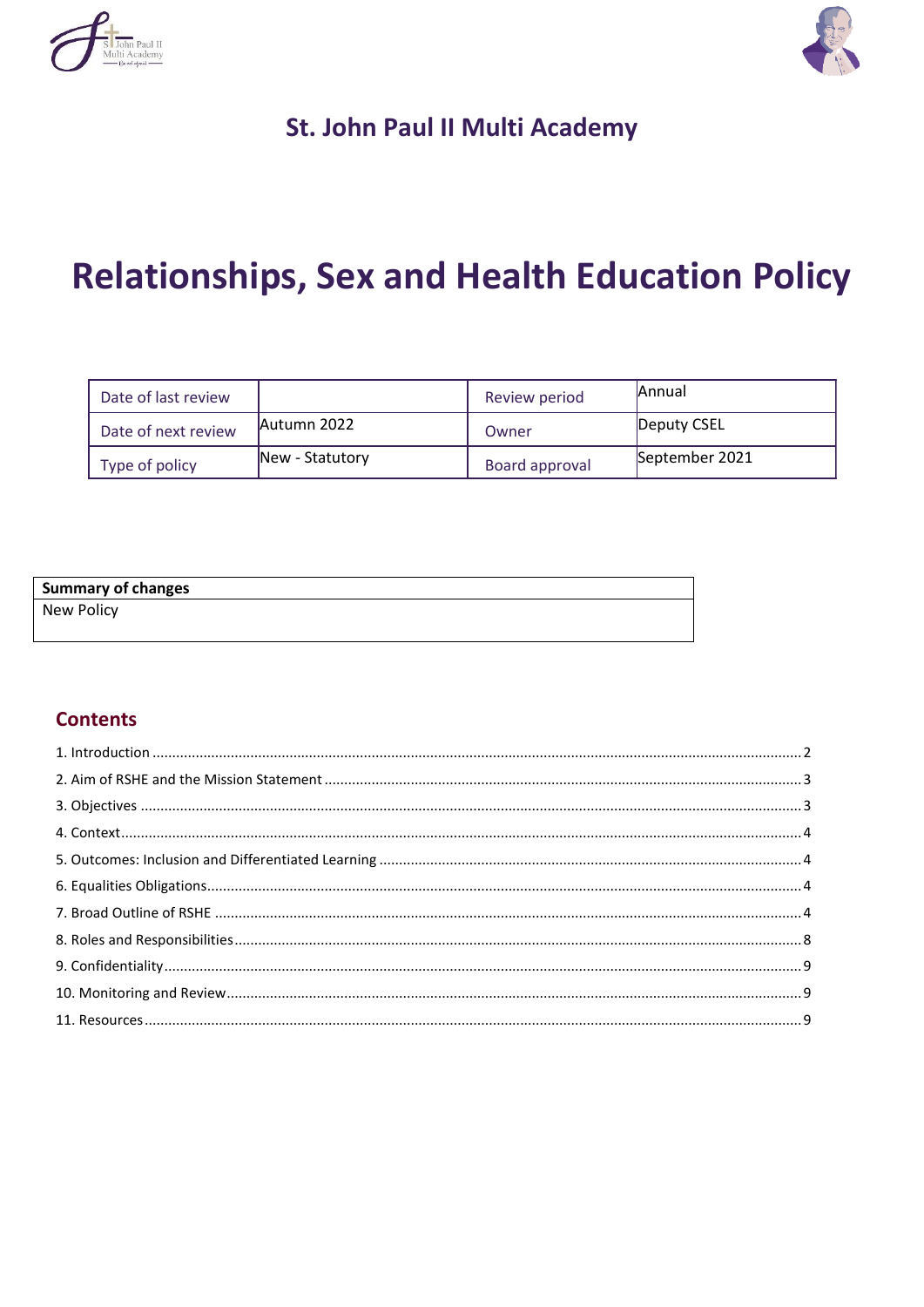



#### *'I HAVE COME THAT YOU MIGHT HAVE LIFE AND HAVE IT TO THE FULL'*

*(Jn.10.10)* 

### **1. INTRODUCTION**

We have based our Academy's Relationship Sex and Health Education (RSHE) Policy in line with advice from Birmingham Diocese, the Church's teaching in all such matters and on the DfE guidance document 'Relationship Education, Relationship and Sex Education and Health Education.' (RSHE)

The DfE guidance states that "children and young people need to know how to be safe and healthy, and how to manage their academic, personal and social lives in a positive way." It is about the development of the pupil's knowledge and understanding of her or him as a sexual being, about what it means to be fully human, called to live in right relationships with self and others and being enabled to make moral decisions in conscience.

In primary schools the focus should be on "teaching the fundamental building blocks and characteristics of positive relationships, with particular reference to friendships, family relationships, and relationships with other children and with adults." This would include the topics of families and the people of who care for me, caring friendships, respectful relationships, online relationships and being safe.

In Secondary schools RSHE should "give young people the information they need to help them develop healthy, nurturing relationships of all kinds, not just intimate relationships. It should enable them to know what a healthy relationship looks like and what makes a good friend, a good colleague and a successful marriage or other type of committed relationship. It should also cover contraception, developing intimate relationships and resisting pressure to have sex (and not applying pressure)."

We are involved in relationships and sex education precisely because of our Christian beliefs about God and about the human person. The belief in the unique dignity of the human person made in the image and likeness of God underpins the approach to all education in a Catholic school. Our approach to RSHE therefore is rooted in the Catholic Church's teaching of the human person and presented in a positive framework of Christian ideals. At the heart of the Christian life is the Trinity; Father, Son and Spirit in communion, united in loving relationship and embracing all people and all creation. As a consequence of the Christian belief that we are made in the image and likeness of God, gender and sexuality are seen as God's gift, reflect God's beauty, and share in the divine creativity. RSE, therefore, will be placed firmly within the context of relationship as it is there that sexuality grows and develops.

Following the guidance of the Bishops of England and Wales and as advocated by the DFE, RSHE will be firmly embedded in the PSHE framework as it is concerned with nurturing human wholeness and integral to the physical, spiritual, emotional, moral, social and intellectual development of pupils. It is centred on Christ's vision of being human as good news and will be positive and prudent, showing the potential for development, while enabling the dangers and risks involved to be understood and appreciated. All RSHE will be in accordance with the Church's moral teaching. While we use sex education to inform children about sexual issues, we do this with regard to matters of morality and individual responsibility, and in a way that allows children to ask and explore moral questions. We do not use sex education as a means of promoting any form of sexual orientation.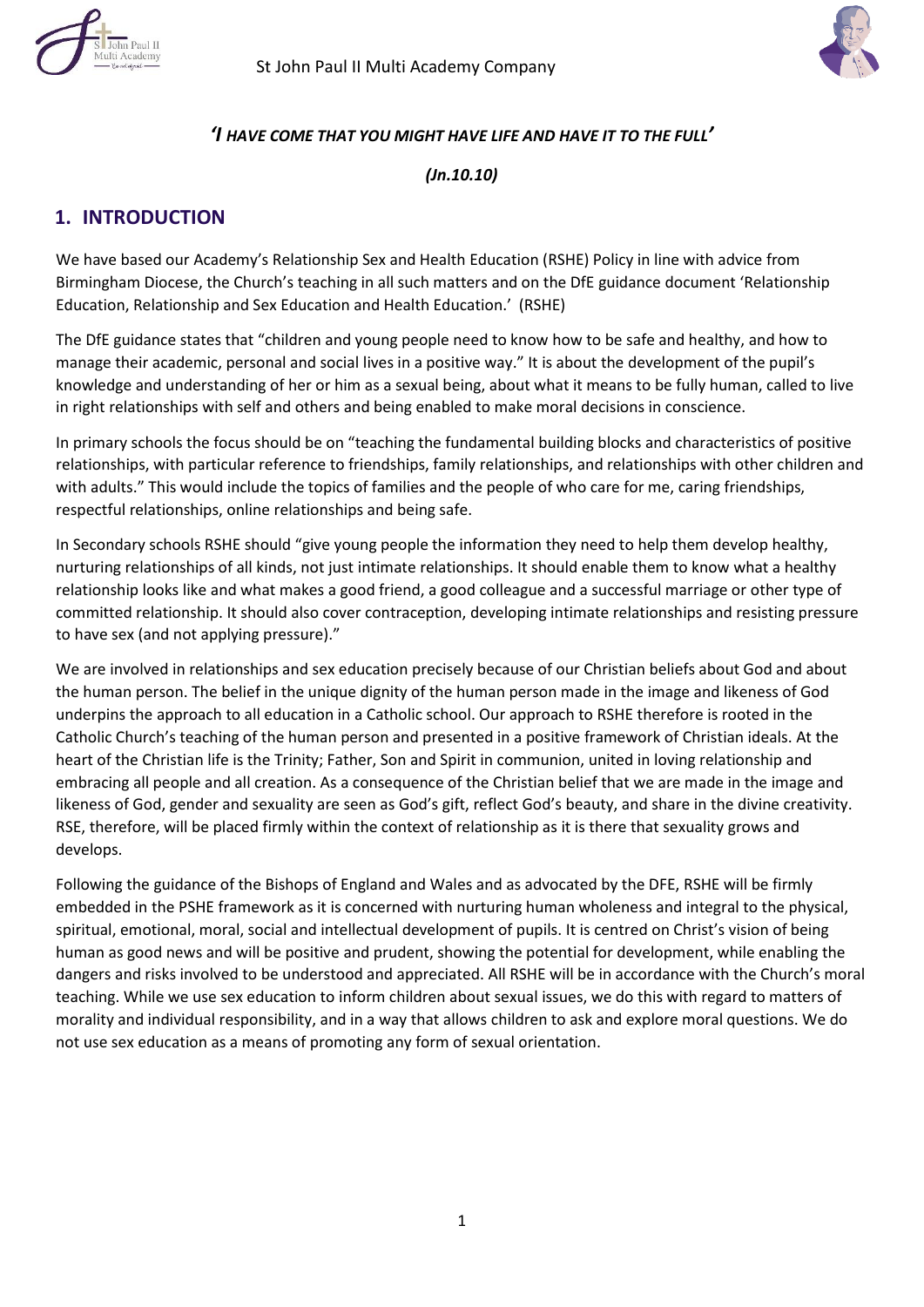

# **2. AIM OF RSHE AND THE MISSION STATEMENT**

Our Academy's Mission Statement commits us to the education of the whole child (spiritual, physical, intellectual, moral, social, cultural, emotional) and we believe that RSHE is an integral part of this education. Furthermore, our school aims state that we will endeavour to raise pupils' self-esteem, help them to grow in knowledge and understanding, recognise the value of all persons and develop caring and sensitive attitudes.

It is in this context that we commit ourselves in partnership with parents to provide children and young people with a "positive and prudent sexual education" which is compatible with their physical, cognitive, psychological, and spiritual maturity, and rooted in a Catholic vision of education and the human person.

# **3. OBJECTIVES**

- To promote the belief that each human person has a unique and special dignity and worth at each stage of life.
- To explore the meaning and value of life, and give some appreciation of the values of life.
- To promote the importance of family life.
- To encourage pupils to be aware of their attitudes and values and have a sense of responsibility for themselves.
- To enable the development of well informed, balanced persons capable of making choices and accepting responsibility for the consequences of their actions.
- To enable pupils to develop personal and social skills to help them keep them in a safe, positive (healthy) relationships.
- To foster the attitude that what we say with our bodies should reflect what we mean in our hearts and minds.

We teach children about:

- the physical development of their bodies as they grow into adults;
- the way humans reproduce;
- respect for their own bodies and the importance of sexual activity as part of a committed, long-term, and loving relationship in marriage as the ideal;
- moral questions;
- relationship issues;
- respect for the views of other people;
- sex abuse and what they should do if they are worried about any sexual matters.

# **4. CONTEXT**

- $\triangleright$  It will focus on the development of the whole person.
- $\triangleright$  It will take into account the ages and development of the children.
- $\triangleright$  Sex education should be taught in the context of marriage and family life;
- $\triangleright$  Sex education is part of a wider social, personal, spiritual and moral education process;
- $\triangleright$  Children should be taught to have respect for their own bodies;
- $\triangleright$  Children should learn about their responsibilities to others, and be aware of their consequences;
- $\triangleright$  It is important to build positive relationships with others, involving trust and respect;
- $\triangleright$  Children need to learn the importance of self-control.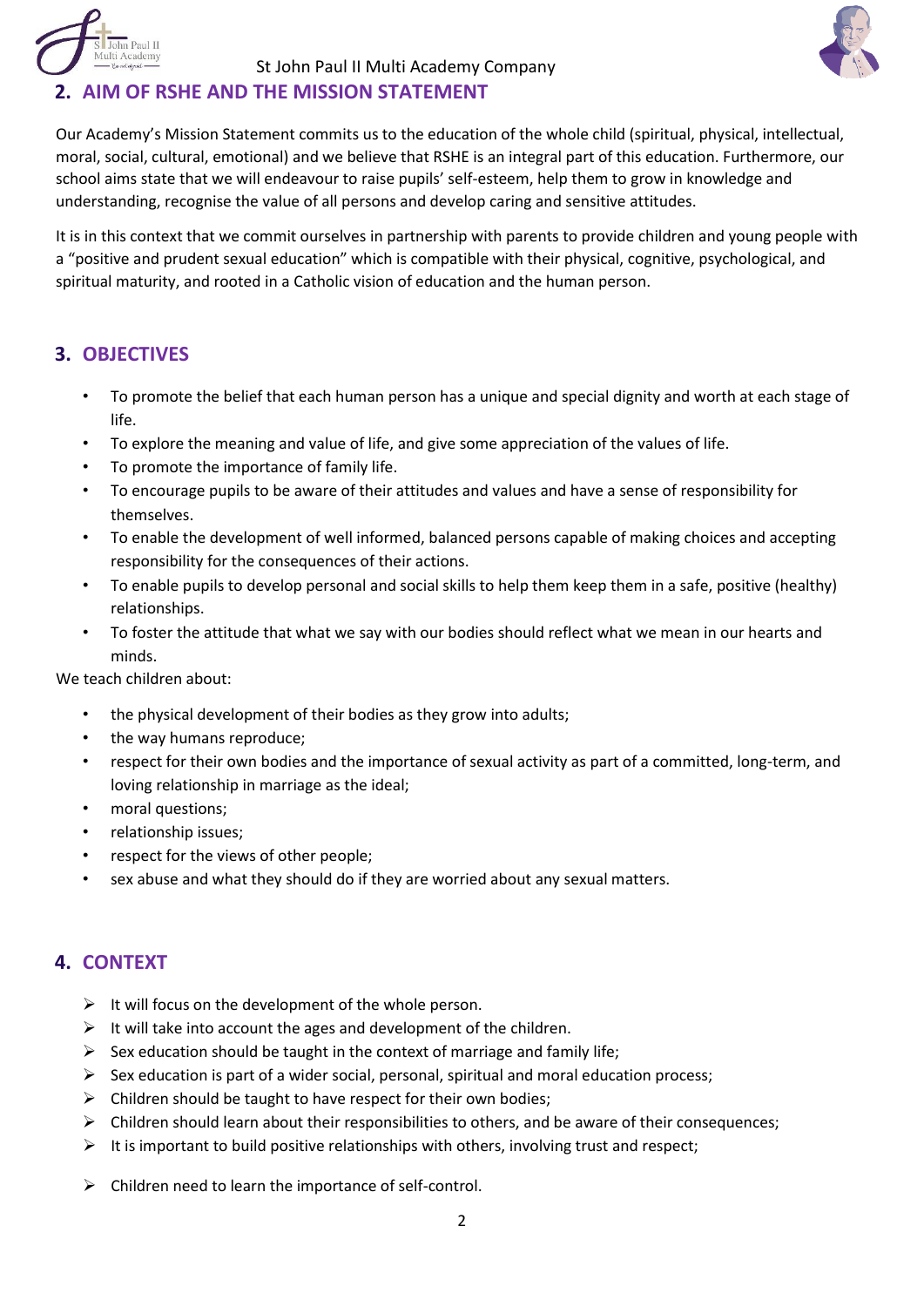



Sessions are also followed up in to ensure pupils have the opportunity to air any concerns.

Question and answer sessions will be in line with the teachings of the Catholic Church and any questions that can't be answered in school will be referred to parents.

It will be subject to regular review and updating on content and teaching methods. Consultation with all stakeholders including parents is an essential part of the process.

# **5. OUTCOMES: INCLUSION AND DIFFERENTIATED LEARNING**

We will ensure RSHE is sensitive to the different needs of individual pupils in respect to pupils' different abilities, levels of maturity and personal circumstances; for example, their own sexual orientation, faith or culture and is taught in a way that does not subject pupils to discrimination. Lessons will also help children to realise the nature and consequences of discrimination, teasing, bullying and aggressive behaviours (including cyber-bullying), use of prejudice-based language and how to respond and ask for help.

# **6. EQUALITIES OBLIGATIONS**

The Board of Directors have wider responsibilities under the Equalities Act 2010 and will ensure that our schools strive to do the best for all of the pupils, irrespective of disability, educational needs, race, nationality, ethnic or national origin, pregnancy, maternity, sex, gender identity, religion or sexual orientation or whether they are lookedafter children.

# **7. BROAD CONTENT OF RSE**

RSHE will be delivered in three inter-related ways: the whole school / ethos dimension; a cross-curricular dimension and a specific relationships and sex curriculum.

# RSHE CURRICULUM

#### **EYFS / Key Stage 1 pupils should be able:**

- To know they are uniquely made by a loving God
- To know they are part of God's family
- $\cdot$  To understand the importance of valuing themselves and others
- $\div$  To learn that we are unique, with individual gifts, talents and skills
- $\div$  To know that we have similarities and differences
- $\div$  To be able to name the main external parts of the body
- To know about the cycle of life from birth to old age
- $\cdot$  To know about rituals that mark life and death, birth, marriage, death
- $\cdot \cdot$  To identify the special people in their lives who they know and can trust
- $\cdot$  To know the importance of forgiveness within relationships
- $\cdot$  To recognise their membership of the family and the roles within it
- $\cdot$  To appreciate relationships, friends, family, working and playing together
- $\div$  To develop strategies for developing healthy relationships
- To know about how to keep safe, including online safety
- $\cdot$  To know the difference between good and bad touching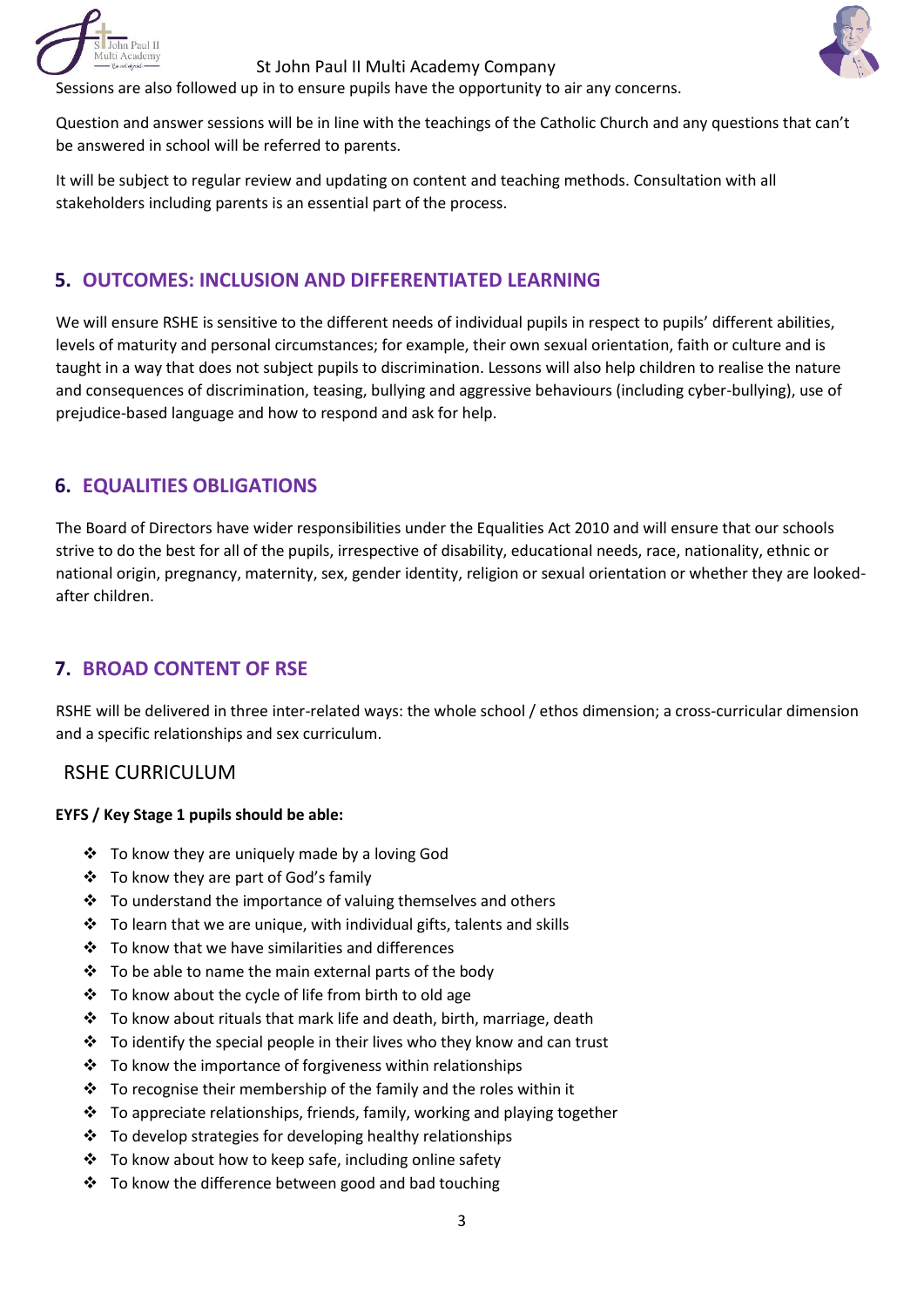



- $\cdot$  To have an awareness of personal health and safety and personal hygiene
- $\cdot \cdot$  To have an understanding of feelings and emotions and how to manage them
- $\cdot \cdot$  To know how we can work for the common good of the community and for the world we live in

#### **Lower Key Stage 2 pupils should also be able:**

- $\cdot \cdot$  To value themselves as a child of God, and their body as God's gift to them
- \* To understand that they grow and change throughout life
- $\clubsuit$  To understand what is meant by relationships within families, friends and communities
- $\cdot \cdot$  To develop an appreciation of what is involved in bringing up children and what responsibilities parents have
- To become aware of the different patterns of friendship
- To know the rituals celebrated in Church
- \* To be aware of their changing emotions and the need to respect other people's emotions and feelings
- $\cdot \cdot$  To recognise that images in the media do not always reflect reality and can affect how people fell about themselves
- $\cdot$  To develop techniques for managing thoughts, feelings and actions.
- $\cdot \cdot$  To begin to know and understand the changes that come about throughout puberty
- $\cdot$  To know that puberty is part of God's plan for our bodies
- $\cdot \cdot$  To know, understand and respect their own bodies and their needs for personal hygiene
- $\div$  To know the names of the parts of the body
- \* To know the basic biology of human reproduction
- To appreciate that life is precious and a gift from God
- $\cdot \cdot$  To become aware of choices they make and that there are good and wrong choices.
- $\cdot \cdot$  To recognise the importance for forgiveness in relationships
- $\cdot \cdot$  To develop a greater awareness of bullying, know that all bullying is wrong and know how to respond to bullying
- ❖ To know how to use technology safe

#### **Upper Key Stage 2 should also be able:**

- $\cdot$  To know physically becoming an adult is a natural phase of life
- $\div$  To know how humans are different to other animals
- $\div$  To know about the unique growth and development of humans
- $\cdot \cdot$  To develop a more complex understanding of the physical changes in the bodies of boys and girls
- $\cdot$  To know how to make good choices that have an impact on their health
- $\cdot$  To deepen their understanding of the range and intensity of their feelings
- $\cdot$  That emotions change as they grow up, including hormonal effects
- To know about emotional well-being
- $\cdot \cdot$  To know how a baby grows and develops in its mother's womb
- $\cdot$  To know about the nature and role of menstruation in the fertility cycle
- To know ways in which we can participate in God's call to us
- To know how to respond to spoken and unspoken pressure
- $\cdot$  To know what 'cyberbullying 'is and how to get help if they are experiencing it
- $\cdot \cdot$  To develop a deeper understanding of Catholic Social Teaching and know how to apply it to current issues

#### **Key Stage 3 pupils should be able:**

- $\cdot$  To come to an understanding of themselves and others as fully human
- $\cdot \cdot$  To learn what the Church teaches and build bonds of trust and communication with each other
- \* To develop a better understanding of their physical and emotional development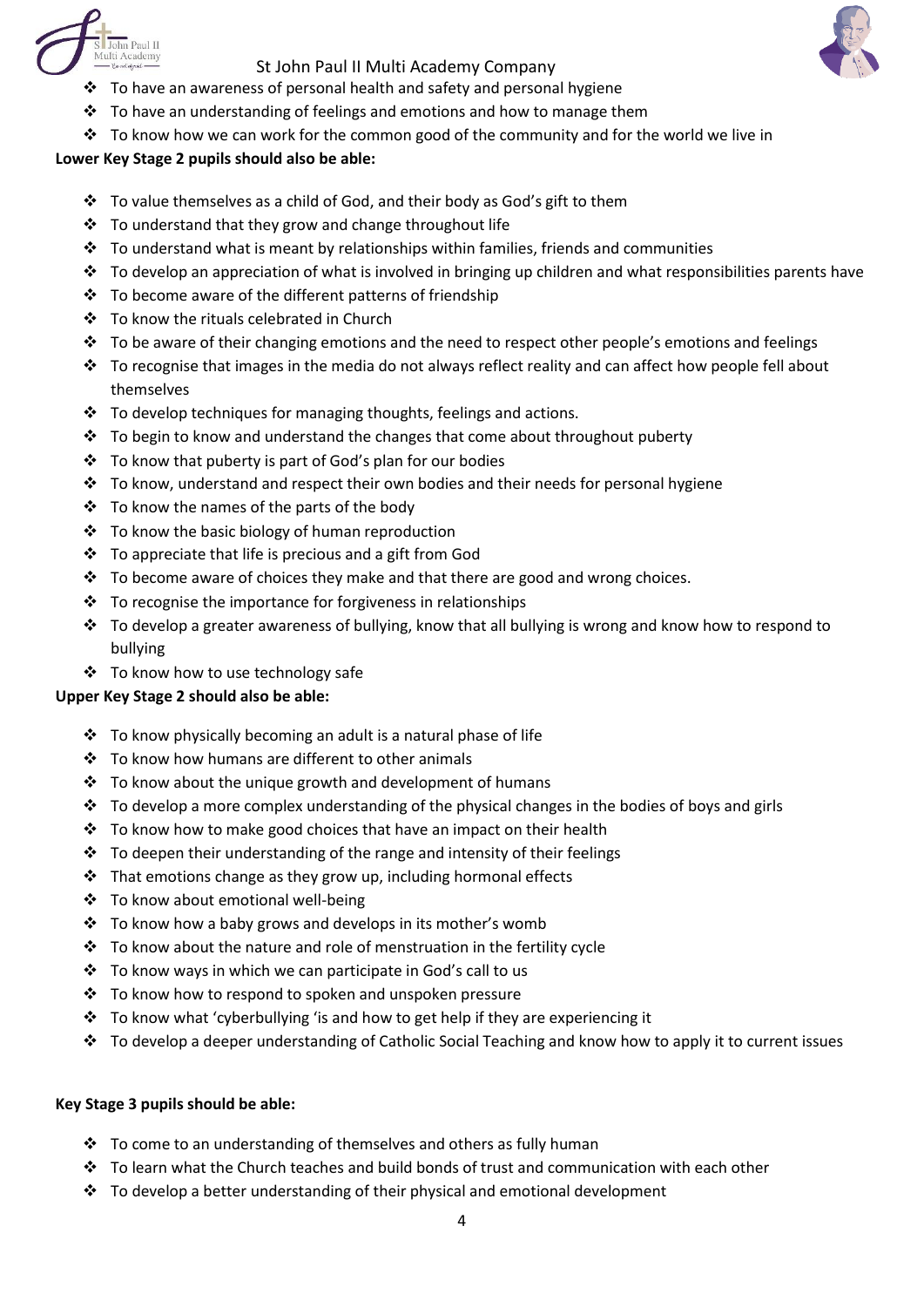



- $\cdot \cdot$  To know about their own bodies and the need for personal hygiene
- $\cdot \cdot$  To examine contemporary stereotypes of masculine and feminine behaviour and assume responsibility for their actions
- $\cdot \cdot$  To discern messages in the media and the positive and negative impact of peer pressure
- $\cdot \cdot$  To make decisions about how to act which reflect an understanding of themselves as a child of God
- $\cdot \cdot$  To understand what is meant by relationships within families, friends and communities
- To understand that life is a precious gift from God
- To know the rituals and sacraments celebrated in Church
- $\cdot \cdot$  To become aware of the choices they make and that some choices have negative consequences for them and for others
- \* To recognise the importance of forgiveness in relationships
- $\cdot \cdot$  To understand the importance and value of self-restraint and delaying sexual behaviour based on the

concept of "saving sex" rather than simply "safer sex"

#### **Key Stage 4 pupils should be able to:**

- $\div$  To build on the understanding developed in KS3 of all the areas itemised above
- $\cdot \cdot$  To develop a greater understanding of what the Church teaches and why regarding sex and relationships
- $\cdot \cdot$  To have a greater understanding of the responsibilities and challenges inherent in adult relationships
- $\cdot \cdot$  To demonstrate a greater understanding of the importance of safe and healthy conduct in adult relationships
- $\cdot \cdot$  To improve their knowledge of the facts concerning the physical development of adolescents and the sexual transmission of life.
- $\cdot \cdot$  To improve their understanding of the religious, moral, emotional and social implications of the above for the individual, the family and the community.
- $\cdot \cdot$  To develop to the fullest possible understanding of personal relationships within family life and beyond.
- \* To have the opportunity to explore their feelings, attitudes and values, and to help them to approach their responsibilities with regard to their developing maturity and to examine how they should control their emotions and instincts; to assist them to make responsible choices, based on sound factual knowledge and Christian principles.

#### **KS5 students should be able:**

 $\cdot \cdot$  To develop their understanding and consider the implications of the topics referred to above for their life choices and formation of adult relationships.

Issues not discussed as part of the Primary School's RSHE programme:

- Homosexuality
- Masturbation
- Oral sex
- Contraception
- **-** Abortion
- Rape

Sensitive issues such as homosexuality, masturbation, contraception, sexually transmitted diseases, abortion and rape (in terms of consent), are discussed as part of the Secondary RSHE curriculum. They are discussed in a manner which is appropriate to the ethos of the school and the values of the Church which sees life-giving relationships and sexual activity as a gift from God.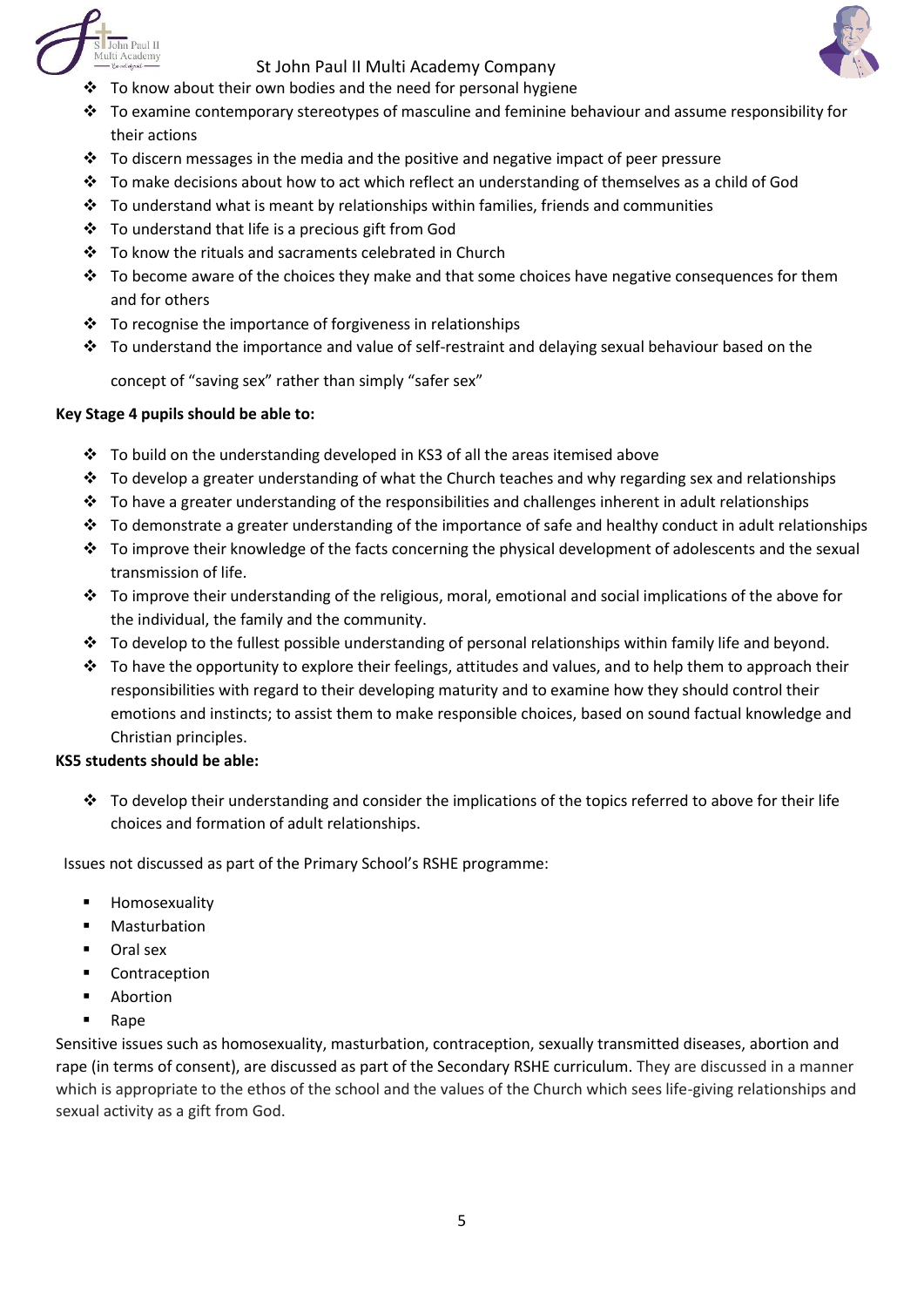# **8. ROLES AND RESPONSIBILITIES**



# **Role of Parents**

n Paul II

The school recognises that Relationship, Sex and Health Education is a shared responsibility between home and school. It also acknowledges the advice of the Bishop's conference:

'It is the privilege and responsibility of the family to inform and educate their children in all matters pertaining to human growth and development, particularly the sensitive area of sex education.'

We wish to build a positive and supporting relationship with the parents of children at our school through mutual understanding, trust and co-operation. In promoting this objective, we:

- $\triangleright$  inform parents about the school's sex education policy and practice;
- $\triangleright$  answer any questions that parents may have about the sex education of their child;
- $\triangleright$  take seriously any issue that parents raise with teachers, governors or directors about this policy or the arrangements for sex education in the school;
- $\triangleright$  encourage parents to be involved in reviewing the policy and resources;

Parents have the right to withdraw their child from all or part of the sex education programme that we teach in our school. If a parent wishes their child to be withdrawn from sex education lessons, they should discuss this with the Principal, and make it clear which aspects of the programme they do not wish their child to participate in.

# **Role of the Board of Directors**

- $\triangleright$  To keep up to date the RSHE policy, in consultation with parents and will make copies of the policy available to them.
- $\triangleright$  To ensure that the policy is in accordance with other whole school policies.
- $\triangleright$  To make known to parents their right to withdraw their children from all parts of the SRE provided at school except for the science parts in the Statutory National Curriculum.
- $\triangleright$  To establish a link RSHE Director to share in the monitoring and evaluation of the programme, including resources used.

# **Role of the Principal**

The Principal takes overall delegated responsibility for the implementation of this policy and for liaison with the Board of Directors, parents, the Diocesan Schools' Service and the Local Education Authority, also appropriate agencies.

# **Role of the PSHE/RSHE Leader**

The RSHE leader with the Principal has a general responsibility for supporting other members of staff in the implementation of this policy and will provide a lead in the dissemination of the information relating to RSHE and the provision of in-service training.